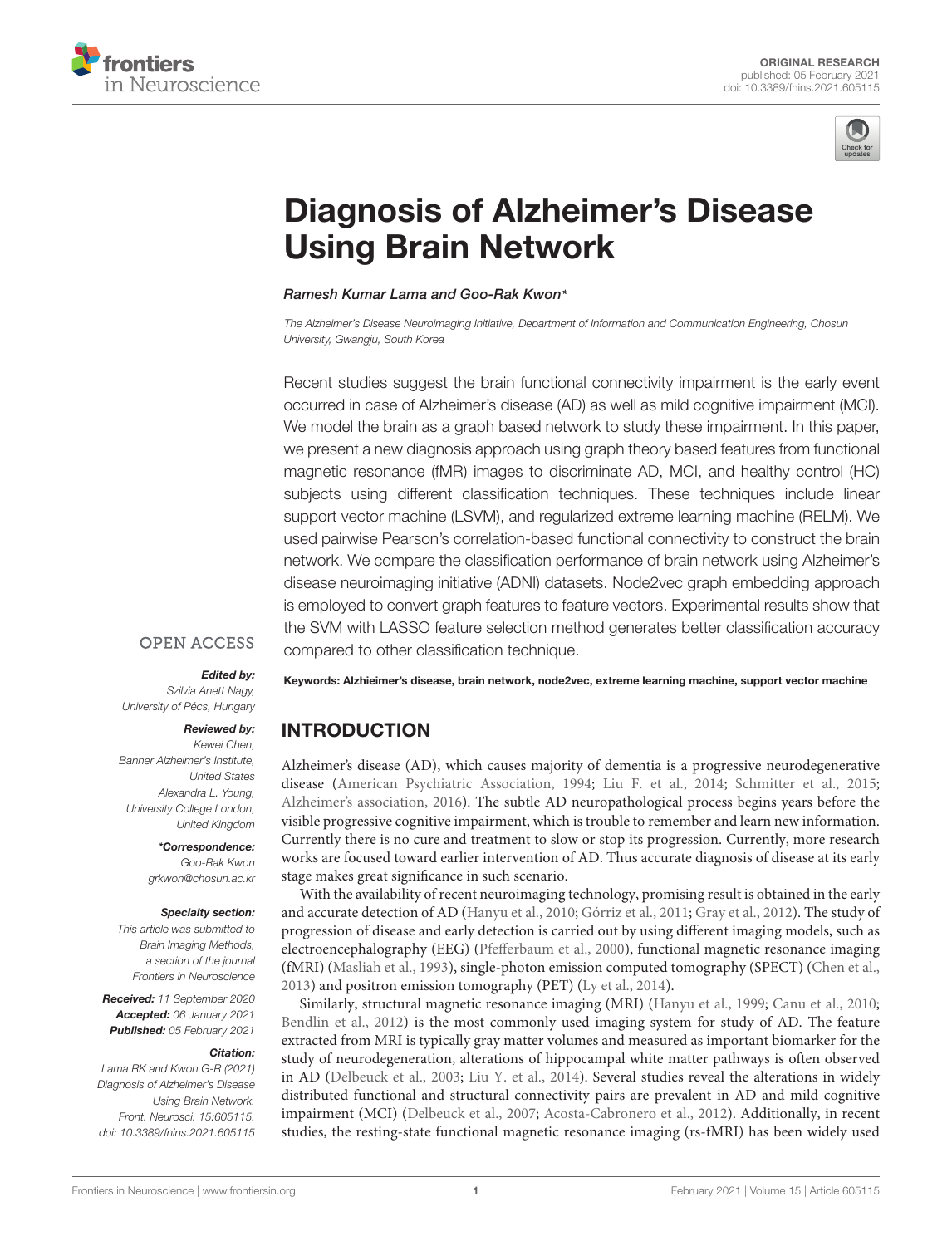for the investigations of progression of AD [\(Stam et al.,](#page-12-0) [2006;](#page-12-0) [Sorg](#page-11-18) [et al.,](#page-11-18) [2007;](#page-11-18) [Supekar et al.,](#page-11-19) [2008;](#page-11-19) [Doan et al.,](#page-11-20) [2017\)](#page-11-20). This imaging system evaluates the impulsive variabilities seen in the blood oxygenation level-dependent (BOLD) indications in various regions of the brain. Several studies are carried out based on aberrant regional spontaneous fluctuation of BOLD, functional connectivity and alteration in functional brain network. These studies are carried out in different networks, such as default mode network, somatomotor network, dorsal attention network, limbic network, and frontoparietal control network [\(Bullmore and](#page-11-21) [Sporns,](#page-11-21) [2009\)](#page-11-21). Thus, the graph theory based network analyses of human brain functional connectomes, provides better insights of the network structure to reveal abnormal patterns of organization of functional connectivity in AD infected brain [\(Rubinov and](#page-11-22) [Sporns,](#page-11-22) [2010;](#page-11-22) [Sporns,](#page-12-1) [2011\)](#page-12-1).

Graph theory is a mathematical approach to study complex networks. Network is constructed of vertices which are interconnected by edges. Vertices in our case are brain regions. Graph theory is widely used as tool for identifying anatomically localized subnetworks associated with neuronal alterations in different neurodegenerative diseases [\(Bajo et al.,](#page-11-23) [2010\)](#page-11-23). In fMRI images, graph represents causal relations or correlations of different nodes in constructed networks. However, the brain network built by graph has non-Euclidian characteristics. Thus, applying machine learning techniques to analyze the brain networks is challenging. We use graph embedding to transform graphs to a vector or set of vectors to overcome this problem. Embedding captures the graph topology, vertexvertex relationship, and other relevant graph information. In the current study, we used node2vec graph embedding technique to transform vertex and edge of brain network graph to feature vector. With the help of this model we have analyzed and classified the networks of brain from fMRI data into AD, MCI, and HC.

## MATERIALS FOR THE STUDY

#### fMRI Dataset

In our study, we have used the dataset from Alzheimer's disease neuroimaging initiative database (ADNI)<sup>[1](#page-1-0)</sup>. The ADNI database was launched in 2004. The database consists of subjects of age ranging from 55–90 years. The goal of ADNI is to study the progression of the disease using different biomarkers. This includes clinical measures and assesses of the structures and functions of brain for the course of different disease states.

All participants were scanned using 3.0-Telsa Philips Achieva scanners at different centers. Same scanning protocol were followed for all participants and the set parameters were ratio of Repetition Time (TR) to Echo Time (TE) i.e.,  $TR/TE = 3000/30$  ms, 140 volumes, also voxel thickness as 3.3 mm, acquisition matrix size =  $64 \times 64$ , 48 slices, flip angle =  $80^\circ$  Similarly, 3D T1-weighted images were collected using MPRAGE sense2 sequences with acquisition type 3D, field strength  $= 3$  Tesla, flip angle 9.0 degree, pixel spacing  $X = 1.0547000169754028$  mm; Pixel Spacing Y = 1.0547000169754028 mm, slice thickness = 1.2000000476837158 mm; echo time (TE) 2.859 ms, inversion time (TI) 0.0 ms, repetition time (TR) 6.6764 ms and weighting T1. We selected subjects as specified in Table.

## **Subjects**

We selected 93 subjects from ADNI2 cohort. The purpose of ADNI2 is to examine how brain imaging and other biomarkers can be used to measure the progression of MCI and early AD. The ADNI selects and categorizes participants in specific group based on certain inclusion criteria. The criteria are well defined in<sup>[2](#page-1-1)</sup>. We selected the subjects according to availability of both MRI and fMRI data. Thus, the subjects with following demographic status as shown in **Table 1** with following average age, clinical dementia rating (CDR) and mini-mental state estimation (MMSE) out of all available data in ADNI2 cohort were selected in our study.

- 1. 31 HC subjects: 14 males, 17 females; age  $\pm$  SD = 73.9  $\pm$  5.4 years with the mini-mental state estimation (MMSE) score of  $28.9 \pm 1.65$  and the range was 24-30.
- 2. 31 MCI subjects: 17 males, 14 females; age  $\pm$  SD = 74.5  $\pm$  5.0 with the MMSE score of  $27.5 \pm 2.02$ , and range was 22-30.
- 3. 31 AD subjects: 13 males, 18 females; age  $\pm$  SD = 72.7  $\pm$  7.0 with MMSE =  $20.87 \pm 3.6$ , and the range was 14-26.

## Data Preprocessing

We used data processing subordinate for the resting state fMRI via DPARSF<sup>[3](#page-1-2)</sup> [\(Chao-Gan and Yu-Feng,](#page-11-24) [2010\)](#page-11-24) and the statistical parametric mapping platform via SPM8<sup>[4](#page-1-3)</sup> aimed at the preprocessing of rs-fMRI data. All the images initially obtained from scanner were in the format of digital imaging and communications in medicine (DICOM). We converted these images to neuroimaging informatics technology initiative (NIfTI) file format. Signal standardization and participant's adaptation to the noise while scanning each participant are carried out by discarding the first 10 time points for each participant. Next, we preformed preprocessing operation through following steps:

For slice-timing correction last slice was referred reference slice. Friston 24-parameter model with 6 parameters of head motion, 6 parameters of head motion from the previous time point, and 12 corresponding squared items were employed for

<span id="page-1-2"></span><sup>3</sup><http://www.restfmri.net>

<span id="page-1-3"></span><sup>4</sup><http://www.fil.ion.ucl.ac.uk/spm>

| <b>TABLE 1</b> Summary of subject's demographic status. |               |                |                   |  |  |  |
|---------------------------------------------------------|---------------|----------------|-------------------|--|--|--|
| Number of                                               | $HC (n = 31)$ | MCI $(n = 31)$ | $AD (n = 31)$     |  |  |  |
| subjects                                                | Mean (SD)     | Mean (SD)      | Mean (SD)         |  |  |  |
| Age (years)                                             | $73.9 + 5.4$  | $74.5 + 5.0$   | $SD = 72.7 + 7.0$ |  |  |  |
| Global CDR                                              | $0.04 + 0.13$ | $0.5 + 0.18$   | $0.95 + 0.30$     |  |  |  |
| <b>MMSE</b>                                             | $28.9 + 1.65$ | $27.5 + 2.02$  | $20.87 + 3.6$     |  |  |  |

<span id="page-1-0"></span><sup>1</sup><http://adni.loni.usc.edu/>

<span id="page-1-1"></span><sup>2</sup>[https://www.nia.nih.gov/alzheimers/clinical-trials/alzheimers-disease](https://www.nia.nih.gov/alzheimers/clinical-trials/alzheimers-disease-neuroimaging-initiative-2-adni2)[neuroimaging-initiative-2-adni2](https://www.nia.nih.gov/alzheimers/clinical-trials/alzheimers-disease-neuroimaging-initiative-2-adni2)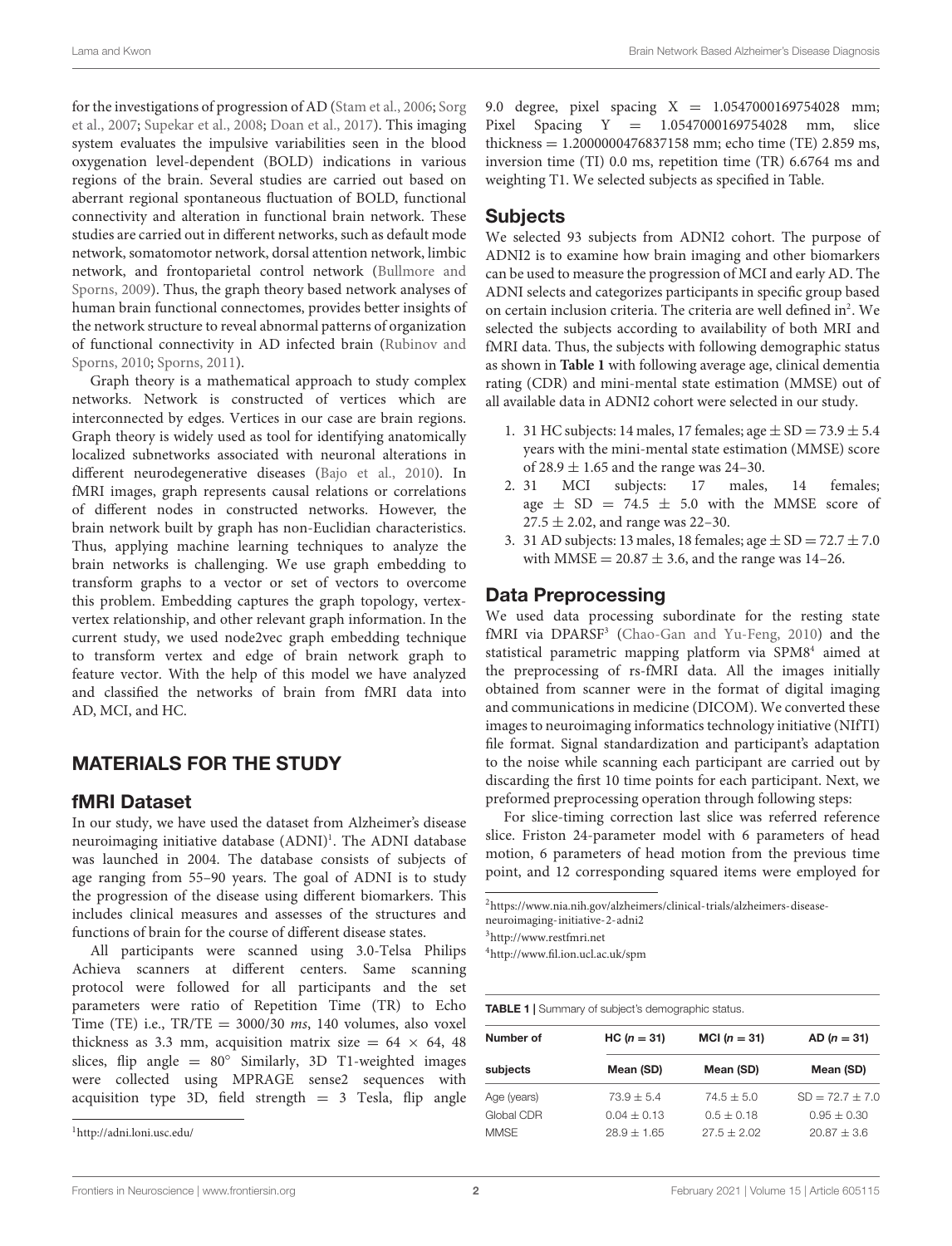realignment for head movement compensation. Similarly, after the realignment, individual structural images (T1-weighted MPRAGE) were registered to the mean functional image. For the standardization of the rs-fMRI toward the original place was accomplished with the help of diffeomorphic anatomical registration through exponentiated lie algebra (DARTEL) as in [Ashburner](#page-11-25) [\(2007\)](#page-11-25) (resampling voxel size = 3 mm  $\times$  3 mm  $\times$  3 mm). A 6 mm full width at half-maximum (FWHM) Gaussian kernel spatial smoothing was employed for the smoothing. Next, we performed linear trend exclusion and also the temporal band pass filtering which ranges at  $(0.01 \text{ Hz} < f < 0.08 \text{ Hz})$  on the time series of each voxel. Finally, cerebrospinal as well as white matter signals along with six head-motion parameters were regressed out to reduce the effects of nuisance signals.

## Proposed Framework

This proposed method consists of the following four major functional steps as shown in **[Figure 1](#page-2-0)**:

- 1. Construct a brain network using graph theory.
- 2. Convert graph to feature vector using node2vec graph embedding.
- 3. Reduce the features.
- 4. Perform the classification using regularized extreme learning machine (RELM) and linear support vector machine (LSVM).

#### Construction of Brain Networks

For the construction of network from fMR images, we first preprocessed the raw fMR data as described in data preprocessing section. Next, we used the automated anatomical labeling (AAL) atlas to identify the brain regions of interest (ROI). The whole image was divided in 116 regions with each hemisphere. Next, we calculate the average time series of each ROI for each subject by averaging their time series across the voxels within each ROI. For

each subject, a matrix of 130 rows and 116 columns was obtained. In the matrix, every row denotes the time series conforming to a give ROI, while information of total regions at a definite time point are stored at each column. The mean time series of each brain region were obtained for each individual by averaging the time series within the region. For  $L_i = (l_i(1), l_i(2), \ldots, l_i(n))$  and  $L_j = (l_j(1), l_j(2), \ldots, l_j(n))$  are two *n* length time series of brain region i and j, the Pearson's correlation (PC) between them can be calculated as

$$
PC_{ij} = \frac{cov(L_i, L_j)}{\sigma_{L_i} \sigma_{L_j}} \tag{1}
$$

Where  $cov(L_i, L_j)$  is covariance of variables  $L_i$  and  $L_j$ . Similarly, σ $_{L_i}$  and σ $_{L_j}$  are standard deviation of variables  $L_i$  and  $L_j$ . This operation results into  $116 \times 116$  correlation matrix which defines the relation amongst different regions of brain and matches to the functional connectivity network.

#### Graph-Embedding

Graphs are complex data structures, consisting a finite set of vertices and set of edges which connect a pair of nodes. One of the possible solutions to manipulate prevalent pattern recognition algorithms on graphs is embedding the graph into vector space. Indeed, graph embedding is a bridge between statistical pattern recognition and graph mining. We employ the node2vec [\(Grover and Leskovec,](#page-11-26) [2016\)](#page-11-26) algorithm as graph embedding tool in this study. The node2vec algorithm aims to learn a vectorial representation of nodes in a graph by optimizing a neighborhood preserving objective. It extends the previous node embedding algorithm Deepwalk [\(Canu et al.,](#page-11-12) [2010\)](#page-11-12) and it is inspired from the state of art word embedding algorithm word2vec [\(Delbeuck et al.,](#page-11-14) [2003\)](#page-11-14).

In word2vec, given a set of sentences also known as corpus, the model learns word embedding by analyzing the context of each word in the body. The word2vec uses the neural network with one hidden layer to transform words into embedding vectors. This neural network is known as Skip-gram. This network is trained to

<span id="page-2-0"></span>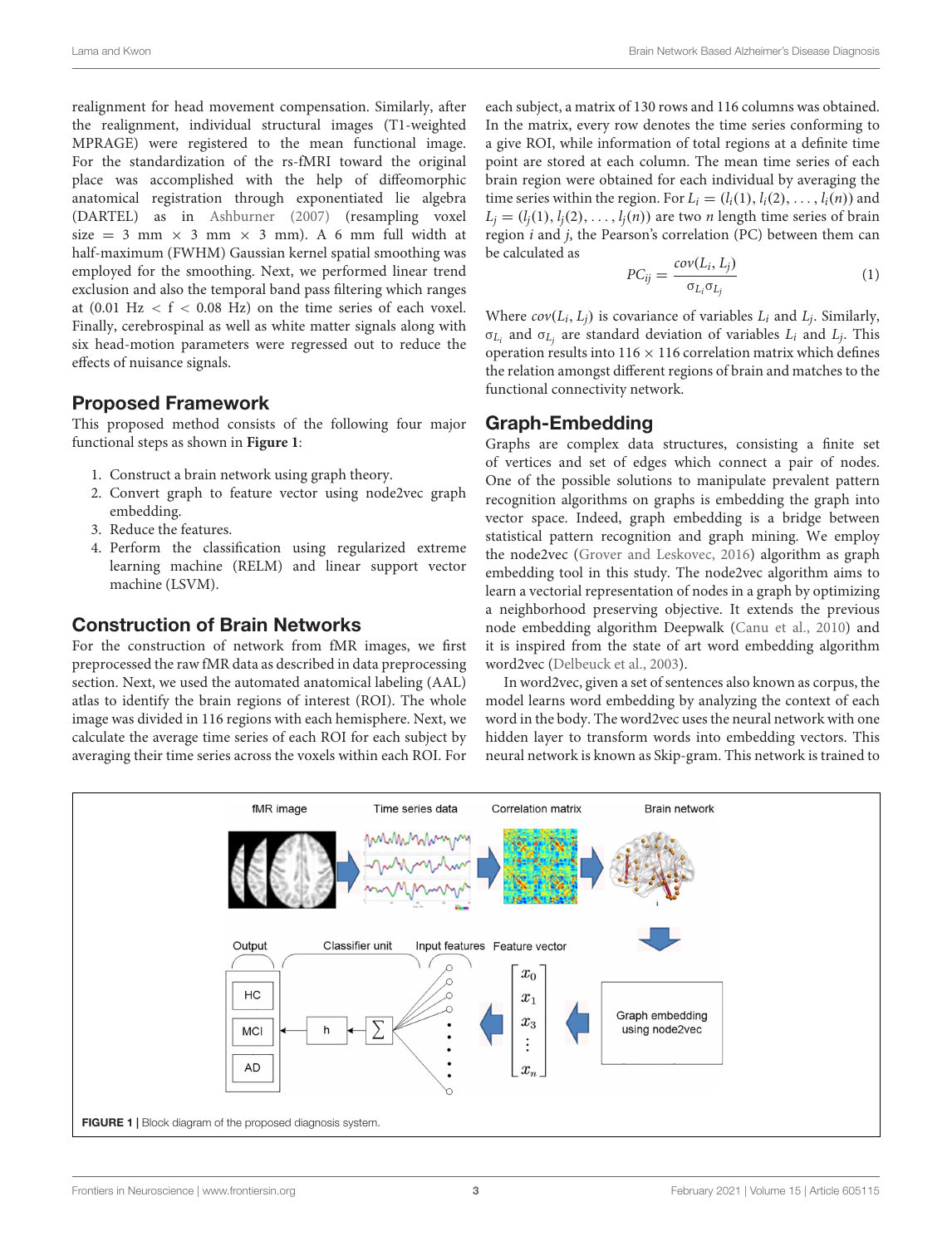predict the neighboring word in the sentence. It accepts the word at the input and is optimized such that it predicts the neighboring words in a sentence with high probability.

node2vec applies the same embedding approach to train and predict the neighborhood of a node in graph. However, word is replaced by the node and the bag of nodes is used instead of corpus. The sampling is used to generate this bag of nodes from a graph. Generally, the graph embedding consists of three steps:

#### Sampling

A graph is sampled with random walks. This random walk results in bag of nodes of neighborhood from sampling. The bag of nodes acts as a collection of contexts for each node in the network. The innovation of node2vec with respect to Deepwalk is the use of flexible biased random walks on the network. In Deepwalk, random walk is obtained by a uniform random sampling over the linked nodes, while node2vec combine two different strategies for the network exploration: depth-first search (DFS) and breadthfirst-search (BFS). For current random walk position at node  $\nu$ and traversed position at previous step at node  $t$  and neighboring nodes  $x_1$ ,  $x_2$  and  $x_3$ , the sampling of next node x is determined by evaluating the unnormalized transition probabilities  $\pi_{vx}$  on edge  $(t, v)$  with the static edge weight  $w_{vx}$  as shown in **[Figure 2](#page-3-0)**. This unnormalized transition probability is estimated based on search bias α defined by two parameters p and q such that  $\pi_{vx}$  =  $\alpha_{pq}(t, x) \cdot w_{vx}$  where.

$$
\alpha_{pq}(t,x) = \begin{cases} \frac{1}{p}, & \text{if } d_{tx} = 0 \\ 1, & \text{if } d_{tx} = 1 \\ \frac{1}{q}, & \text{if } d_{tx} = 2 \end{cases}
$$
 (2)

Here  $d_{tx}$  denotes the shortest path distance between nodes t and x.

The parameter  $p$  determines the likelihood of sampling the node  $t$  again during random walk. When the value of  $p$  is high

<span id="page-3-0"></span>

revisit of the node possibility is low. Similarly the parameter q allows to different between local and global nodes. If  $q > 1$ , the random walk has the likelihood of sampling the nodes around the node  $\nu$  is high.

#### Training Skip-Gram

The bag of nodes generated from the random walk is fed into the skip-gram network. Each node is represented by a one-hot vector and maximizes the probability for predicting neighbor nodes. The one-hot vector has size same as the size of the set of unique words used in the text corpus. For each node only one dimension is equal to one and remaining are zeros. The position of dimension having one in vector defines the individual node.

#### Computing Embedding

The output of the hidden layer of the network is taken as the embedding of the graph.

#### Feature Reduction Techniques Support Vector Machine-Recursive Feature Elimination (SVM-RFE)

Support vector machine-recursive feature elimination is a multivariate feature reduction algorithm is based on wrapper model. This method is recursive and in each of iteration of the RFE, LSVM model is trained. This method starts by constructing a model on the complete set of features and computing the importance score for each feature. The least important features are removed and the model is rebuilt and the importance scores are again computed. This recursive procedure is continued until all the features are eliminated. Then, the features are ranked according to the order of elimination. A detailed description of SVM-RFE procedure presented in a previous paper [\(Guyon](#page-11-27) [et al.,](#page-11-27) [2002\)](#page-11-27). In this work, after applying SVM-RFE, the most significant training features that make the most of cross-validated accurateness are kept to train the classifiers.

#### Least Absolute Shrinkage and Selection Operator (LASSO)

Least absolute shrinkage and selection operator [\(Tibshirani,](#page-12-2) [1996\)](#page-12-2) is a powerful method which is used to remove insignificant features. Two major tasks of this method are regularization and feature selection. This method minimizes residual sum of squares of the model using ordinary least square regression (OLS) by placing a constraint on the sum of the absolute values of the model parameters. LASSO computes model coefficients β by minimizing the following function:

$$
RSS_{LASSO}(\beta_i, \beta_0)
$$
  
=  $\frac{\arg \min}{\beta} \left[ \sum_{i=1}^n (y_i - (\beta_i x_i + \beta_0))^2 + \alpha \sum_{j=1}^k |\beta_j| \right]$  (3)

Where,  $x_i$  is the graph embedded feature input data, a vector of k values at observation *j*, and *n* is the number of observations.  $y_i$ is the response at observation  $i$ .  $\alpha$  is a non-negative user defined regularization parameter. This parameter controls the strength of penalty. When  $\alpha$  is sufficiently large then coefficients are forced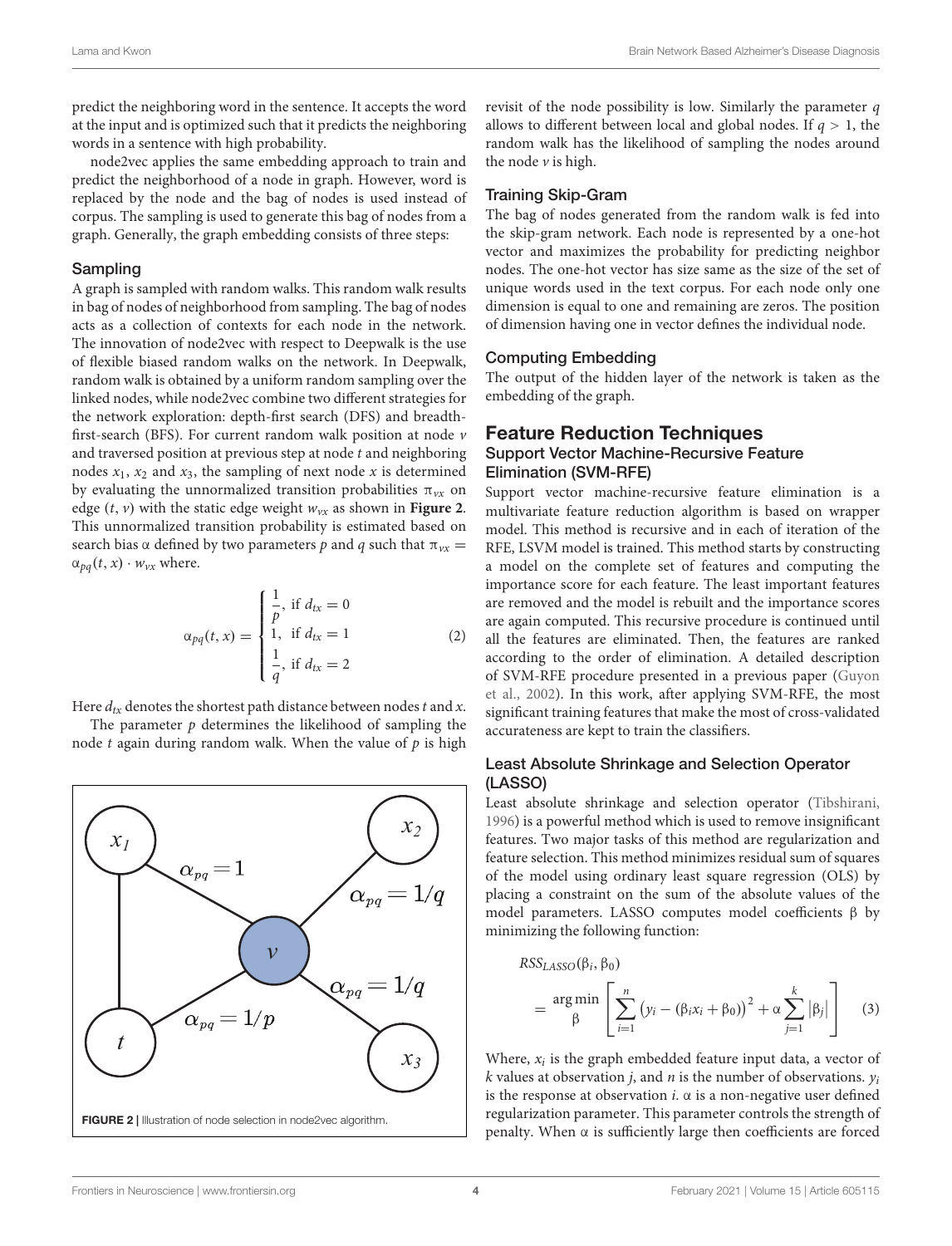to be zero which leads to produce few relevant features. If α approaches 0 the model becomes OLS with more relevant features [\(Hanyu et al.,](#page-11-4) [2010\)](#page-11-4).

#### Features Selection With Adaptive Structure Learning (FSASL)

Features selection with adaptive structure learning is an unsupervised method which performs data manifold learning and feature selection. This method first utilizes the adaptive structure of the data to construct the global learning and the local learning. Next, the significant features are selected by integrating both of them with  $L_{2,1}$ -norm regularizer. This method utilizes the sparse reconstruction coefficients to extract the global structure of data for global learning. In sparse representation, each data sample  $x_i$  can be approximated as a linear combination of all the other samples, and the optimal sparse combination weight matrix.

For local learning, this method directly learns a Euclidean distance induced probabilistic neighborhood matrix [\(Du and Shen,](#page-11-28) [2015\)](#page-11-28).

$$
\min_{W,S,P} (||W^TX - W^TXS||^2 + \alpha||S||_1)
$$
  
+ 
$$
\beta \sum_{i,j}^{n} (||W^Tx_i - W^Tx_j||^2 P_{ij} + \mu P_{ij}^2) + \gamma||W||_{21}
$$
  
s.t.  $S_{ii} = 0, P1_n = 1_n, P \ge 0, W^TXX^TX = I$  (4)

Where,  $\alpha$  is used to balancing the sparsity and the reconstruction error, β and γ are regularization parameters for global and local structure learning in first and second group and the sparsity of feature selection matrix in the third group. Similarly, S is used to guide the search of relevant global feature and P defines the local neighborhood of data sample  $x_i$ .

#### Local Learning and Clustering Based Feature Selection (LLCFS)

LLCFS is clustering based feature selection method. This method learns the adaptive data structure with selected features by constructing the k-nearest neighbor graph in the weighted feature space [\(Zeng and Cheung,](#page-12-3) [2011\)](#page-12-3). The joint clustering and feature weight learning is performed by solving the following problem.

$$
\min_{Y, \{W^i, b^i\}_{i=1}^n, z} \sum_{i=1}^n \sum_{c'=1}^c \left[ \sum_{x_j \in N_{x_i}} \beta(Y_{ic'} - x_j^T W_{c'}^i - b_c^i)^2 + (W_{c'}^i)^T \text{diag}(z^{-1}) W_{c'}^i \right]
$$
\ns.t.  $1_d^T z = 1, z \ge 0$  (5)

Where z the feature weight vector and  $N_{x_i}$  is the k-nearest neighbor of  $x_i$  based on  $z$  weighted features.

#### Pairwise Correlation Based Feature Selection (CFS)

CFS selects features based on the ranks attributes according to an empirical evaluation function based on correlations [\(Hall,](#page-11-29) [2000\)](#page-11-29). Subsets made of attribute vectors are evaluated by evaluation function, which are associated with the labels of class, however autonomous among each another. CFS accepts that unrelated structures express a low correspondence with the class and hence they are ought to be overlooked by the procedure. Alternatively, additional features must be studied, as they are typically hugely correlated with one or additional amount of other features.

#### Classification

Two of the prevalent machine-learning classification algorithms namely, LSVM, and RELM are studied in this article. The results acquired through the experiments of these classifiers show that RELM classifier performs better than others respective of the computation time required and accuracy value. Each of the methods is described in brief in the subsections below.

#### Support Vector Machine Classifier

Linear support vector machine [\(Cortes and Vapnik,](#page-11-30) [1995\)](#page-11-30) is principally a supervised binary classifier that classifies separable and non-separable data. This type of classification is usually used in the field of neuroimaging and is deliberated as one of the finest machine-learning method in the domain of the neuroscience for past decades. It discovers the best hyperplane to split both classes which has optimum boundary from support vectors for the duration of the training. The classifier decides on the basis of the estimated hyperplane to test the new data points. For the patterns that are linearly separable, LSVM can be used. Alternatively, LSVM is not capable of guaranteeing improved performance in the complex circumstances with the patterns that are not separable. In such circumstances, Kernel trick is used to extend the LSVM. The input arrays of linear SVM are plotted to the space dimensions using the kernels. Both the linear as well as nonlinear radial basis function (RBF) kernels are extensively trained using SVM kernels.

#### Extreme Learning Machine

ELM (Extreme Learning Machine) is single layer feedforward neural networks [\(Huang et al.,](#page-11-31) [2006;](#page-11-31) [Zhang et al.,](#page-12-4) [2015\)](#page-12-4). This neural network is implemented using Moore-Penrose generalized inverse to set its weights [\(Peng et al.,](#page-11-32) [2013;](#page-11-32) [Cao et al.,](#page-11-33) [2016\)](#page-11-33). Thus, this learning algorithm doesn't require iterative gradientbased backpropagation to tune the artificial hidden nodes. Thus this method is considered as effective solution with extremely reduced complexity [\(Cambria and Huang,](#page-11-34) [2013;](#page-11-34) [Qureshi et al.,](#page-11-35) [2016\)](#page-11-35). ELM with  $L$  number of hidden nodes and  $g(x)$  as activation function is expressed as

$$
Y_L(x) = \sum_{i=1}^{L} \beta_i h_i(x) = h(x)\beta_i
$$
 (6)

Where x is an input vector.  $h_i(x)$  is the input to output node from hidden node output.  $\beta = [\beta_1, \dots, \beta_2]^T$  is the weight matrix of  $i<sup>th</sup>$  node. The input weight  $w_i$  and the hidden layer biases  $b_i$  are generated randomly before the training samples are acquired. Thus iterative back-propagation to tune these parameters is not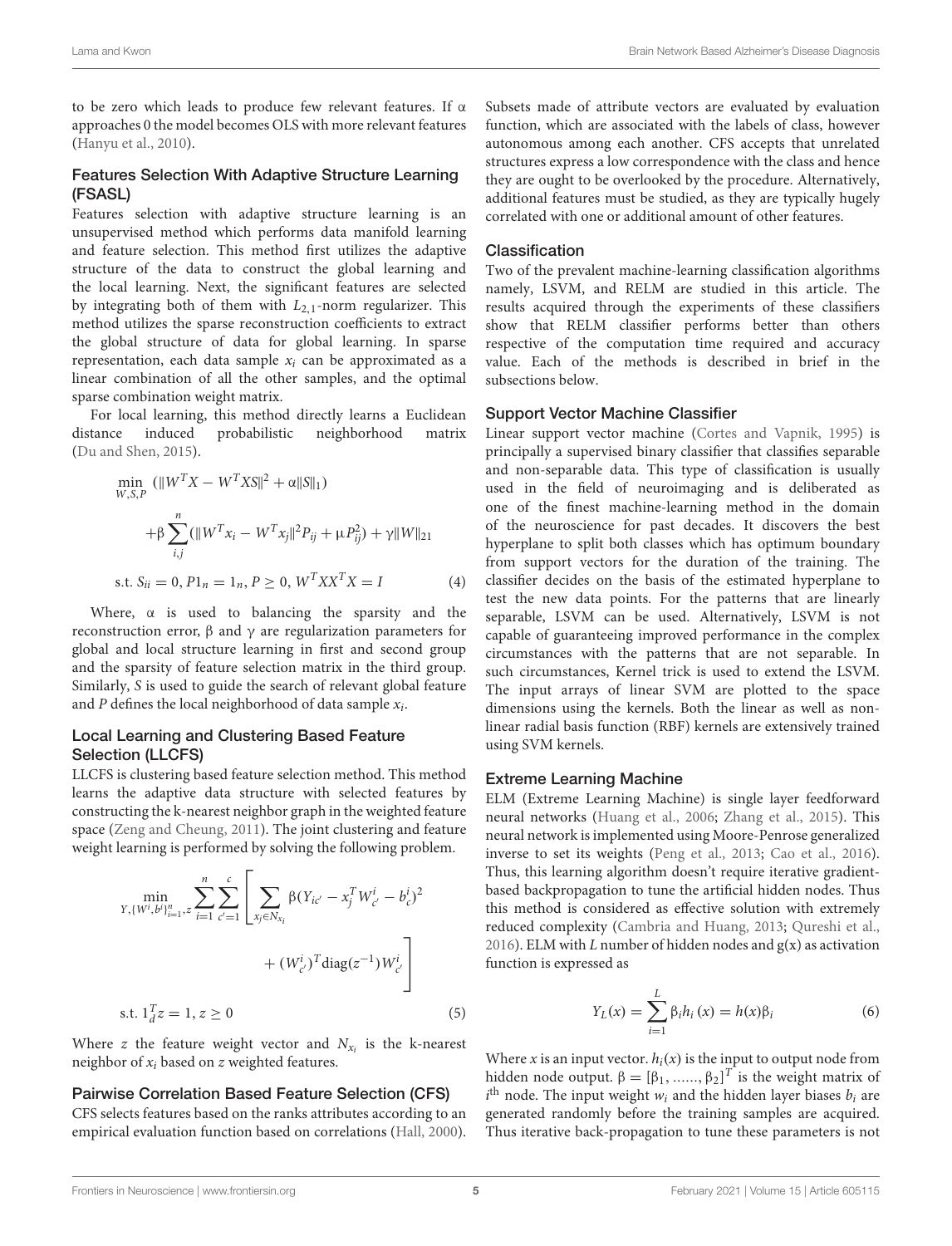needed. Given N training samples  $\left\{ \left( x_{j},t_{j}\right) \right\} _{j=1}^{N}.$  The objective function of ELM is expressed as,

$$
||H(w_1, ..., w_{\tilde{N}}, b_1, ..., b_{\tilde{N}})\hat{\beta} - T|| = \min_{\beta} ||H\hat{\beta} - T|| \quad (7)
$$

with

$$
H(w_1, \ldots, w_{\tilde{N}}, b_1, \ldots, b_{\tilde{N}})
$$
\n
$$
= \begin{bmatrix} g(w_1.x_1 + b_1) & \cdots & g(w_L.x_1 + b_L) \\ \vdots & \cdots & & \vdots \\ g(w_1.x_N + b_1) & \cdots & g(w_L.x_N + b_L) \end{bmatrix}
$$
\n
$$
, \beta = \begin{bmatrix} \beta_1^T \\ \vdots \\ \beta_L^T \end{bmatrix} T = \begin{bmatrix} t_1^T \\ \vdots \\ t_L^T \end{bmatrix}
$$
\n(8)

Here H represents the hidden layer output matrix and T represents output label of training data matrix. The output weight matrix  $β$  is calculated as

$$
\beta = H^+T \tag{9}
$$

Here,  $H^+$  represents the Moore-Penrose generalized inverse of the matrix H. Since ELM learning approach requires no backpropagation, this method is best suited for the binary and multiclass classification of big data and neuroimaging features. However the decrease in computation time comes with the expense of increase in the error in the output, which ultimately decreases the accuracy. Thus, a regularization term is added to improve generalization performance and make the solution more robust. The output weight of the regularized ELM can be expressed as

$$
\beta = \left(\frac{I}{C} + H^T H\right)^{-1} H^T T \tag{10}
$$

#### Performance Evaluation

We evaluated the performance using the SVM and RELM classifiers for each specific test including the binary and multiclass test. Confusion matrix is constructed to visualize the performance of the binary classifier in a form of a as shown in **[Table 2](#page-5-0)**. Correct numbers of prediction of classifier are placed on the diagonal of the matrix. These components are further divided into true positive (TP), true negative (TN), which represent correctly identified controls. Similarly, the false positive (FP) and false negative (FN) represent the number of wrongly classified subjects.

<span id="page-5-0"></span>

| TABLE 2   Confusion matrix. |                |                        |  |  |
|-----------------------------|----------------|------------------------|--|--|
| <b>Accurate Class</b>       |                | <b>Predicted Class</b> |  |  |
|                             | C <sub>1</sub> | C <sub>2</sub>         |  |  |
| C1                          | TP             | <b>FN</b>              |  |  |
| C <sub>2</sub>              | <b>FP</b>      | TN                     |  |  |

The proportion of subjects which are correctly classified by the classifier is expressed as the accuracy.

$$
ACC = \frac{TP + TN}{TP + TN + FP + FN}
$$
\n(11)

However, for dataset with unbalanced class distribution accuracy may be a good performance metric. Thus two more performance are used. These metrics are known as sensitivity and specificity are used.

$$
SEN = \frac{TP}{TP + FN}
$$
 (12)

$$
SPE = \frac{TN}{TN + FP}
$$
 (13)

The sensitivity (SEN) measures the rate of true positives (TP) while the specificity (SPE) measures rate of true negatives (TN).

## RESULTS

#### Demographic and Clinical Findings

We did not find a significant group difference in age in AD versus HC, AD versus MCI and MCI versus HC. However significant group difference was found in MMSE ( $P < 0.01$ ) and CDR  $(P<0.01)$  in all group combinations. The gender proportion on both AD and HC is male dominant. AD has 54.83% and HC has 45.16% male dominance. **[Table 1](#page-5-0)** shows the detailed descriptions and analysis of these variables.

#### Classification Results

We have observed the performance of our proposed algorithm and compared it with that of the RELM classifier and LSVM classifier for respective test comprising the binary classification. The performance shown by the binary classifier is envisaged as a confusion matrix as presented in **Table 1**. Elements on the diagonal elements of the matrix specify the accurate estimations by the classifier. These elements are further divided as true positive (TP) and true negative (TN), which signifies appropriately recognized controls. Correspondingly, all the erroneously classified matters can be symbolized by false positive (FP) and false negative (FN). We evaluated the feature selection and classification algorithms on data set using a 10-flold cross validation (CV). First, we divided the subjects into 10 equally sized subsets: each of these subsets (folds), containing 10% of the subjects as test set and remaining 90% for training set. Then feature ranking was performed on the training sets. We used different algorithms to rank the features. Linear SVM and RELM classifiers were trained using these top-ranked features. For each training and test we performed separate feature selection to avoid the feature selection bias during 10-fold cross validation. We calculated cross validated average classification accuracy and standard deviation for specific feature using  $k$ -top most ranked features, where  $k$  ranges from 1 to 50. We repeatedly tested for 5 iterations and plotted the mean accuracy and standard deviation as shown in **[Figure 3](#page-6-0)** for LASSO feature selection and RELM classifier.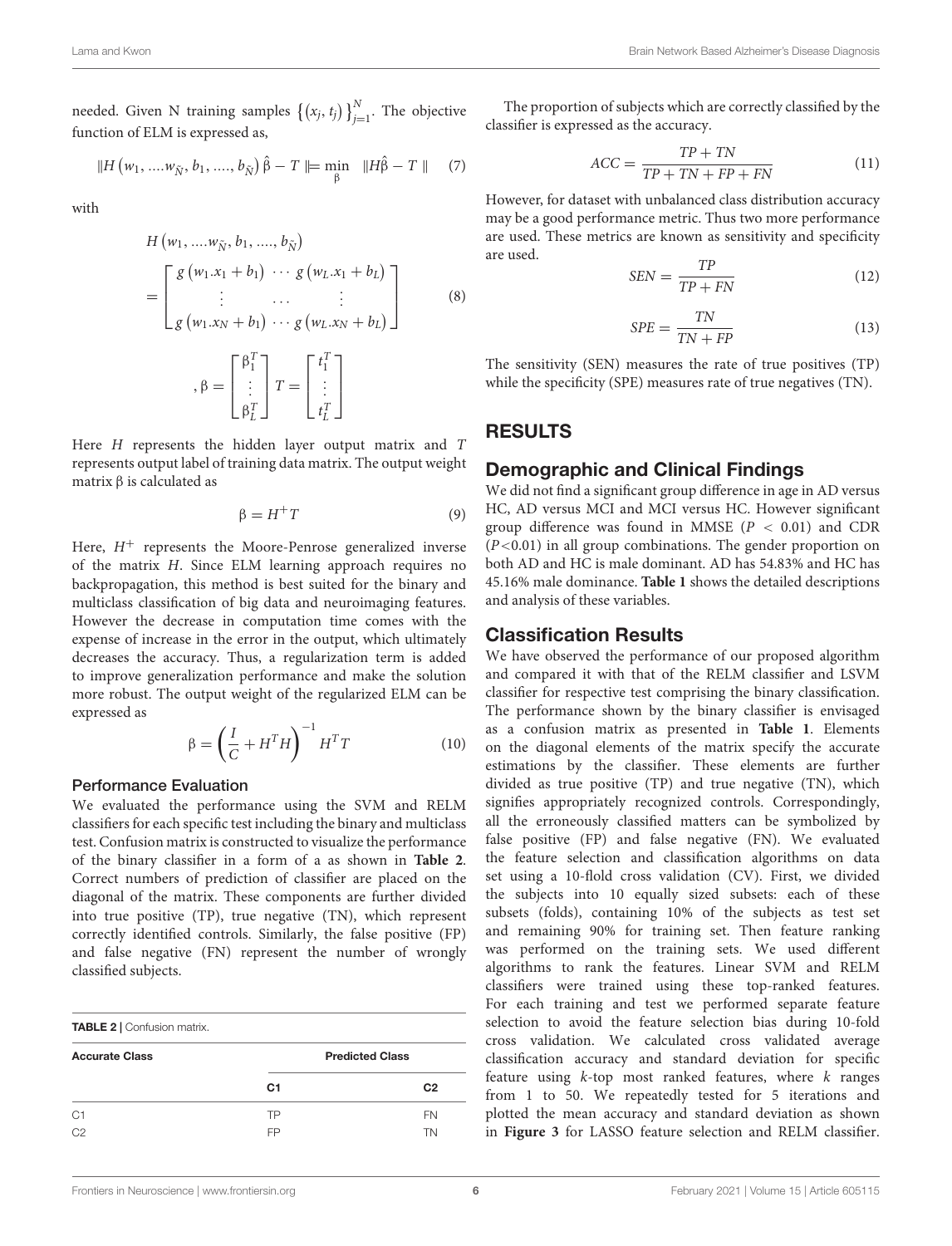

<span id="page-6-1"></span><span id="page-6-0"></span>TABLE 3 | 10-fold cross-validation binary mean classification performance for AD against HC using RELM classifier using different feature selection methods.

<span id="page-6-2"></span>TABLE 4 | 10-fold cross-validation binary mean classification performance for HC against MCI using RELM classifier using different feature selection methods.

| Feature<br>selection<br>method | Performance<br>metrics | Mean $(\% )$ | <b>Standard</b><br>deviation | Max (%) | Min $(%)$ | Feature<br>selection<br>method | Performance Mean (%)<br>metrics |       | <b>Standard</b><br>deviation | Max $(%)$ | Min $(%)$ |
|--------------------------------|------------------------|--------------|------------------------------|---------|-----------|--------------------------------|---------------------------------|-------|------------------------------|-----------|-----------|
| LASSO                          | Accuracy               | 87.723       | 0.468                        | 88.663  | 85.82     | LASSO                          | Accuracy                        | 96.11 | 0.859                        | 96.88     | 91.33     |
|                                | Sensitivity            | 90.93        | 0.341                        | 91.525  | 89.50     |                                | Sensitivity                     | 95.03 | 1.080                        | 95.93     | 89.84     |
|                                | Specificity            | 84.52        | 0.792                        | 85.891  | 82.14     |                                | Specificity                     | 97.18 | 0.798                        | 97.84     | 92.93     |
|                                | F-measure              |              | 0.883                        |         |           |                                | F-measure                       |       |                              | 0.973     |           |
| <b>FSASL</b>                   | Accuracy               | 76.181       | 1.069                        | 78.551  | 73.45     | <b>FSASL</b>                   | Accuracy                        | 85.85 | 0.9129                       | 87.503    | 80.88     |
|                                | Sensitivity            | 76.233       | 1.255                        | 78.839  | 72.58     |                                | Sensitivity                     | 79.27 | 0.986                        | 81.484    | 76.01     |
|                                | Specificity            | 75.664       | 1.264                        | 77.868  | 72.20     |                                | Specificity                     | 92.03 | 1.4433                       | 93.308    | 85.40     |
|                                | F-measure              |              | 0.785                        |         |           |                                | F-measure                       |       |                              | 0.937     |           |
| <b>LLCFS</b>                   | Accuracy               | 75.737       | 1.004                        | 78.690  | 71.64     | <b>LLCFS</b>                   | Accuracy                        | 82.29 | 0.624                        | 83.39     | 80.77     |
|                                | Sensitivity            | 74.205       | 1.069                        | 77.031  | 70.11     |                                | Sensitivity                     | 77.54 | 0.73                         | 78.566    | 75.408    |
|                                | Specificity            | 77.881       | 1.378                        | 81.036  | 73.64     |                                | Specificity                     | 86.81 | 1.081                        | 88.41     | 83.74     |
|                                | F-measure              |              | 0.817                        |         |           |                                | F-measure                       |       |                              | 0.85      |           |
| <b>CFS</b>                     | Accuracy               | 80.517       | 1.737                        | 82.86   | 74.005    | <b>CFS</b>                     | Accuracy                        | 80.67 | 1.68                         | 90.427    | 74.48     |
|                                | Sensitivity            | 80.035       | 1.813                        | 82.22   | 73.25     |                                | Sensitivity                     | 88.43 | 2.328                        | 74.968    | 80.49     |
|                                | Specificity            | 79.16        | 1.977                        | 81.79   | 73.084    |                                | Specificity                     | 72.38 | 1.3677                       | 74.486    | 68.58     |
|                                | F-measure              |              | 0.867                        |         |           |                                | F-measure                       |       |                              | 0.795     |           |
| SVM-RFE                        | Accuracy               | 68.57        | 1.186                        | 70.474  | 65.60     | SVM-RFE                        | Accuracy                        | 80.20 | 0.920                        | 82.001    | 77.89     |
|                                | Sensitivity            | 75.99        | 1.676                        | 78.832  | 71.715    |                                | Sensitivity                     | 84.00 | 1.207                        | 85.99     | 79.86     |
|                                | Specificity            | 60.92        | 1.301                        | 63.426  | 57.34     |                                | Specificity                     | 75.91 | 1.251                        | 77.806    | 73.29     |
|                                | F-measure              |              | 0.6743                       |         |           |                                | F-measure                       |       |                              | 0.815     |           |

Finally, we calculated the mean accuracy and standard **[3](#page-6-1)**–**[8](#page-7-0)** and the bold values in each table indicate the deviation of highest ranked features for different feature maximum value of accuracy, sensitivity and specificity.

selection and classification methods as depicted in **[Tables](#page-6-1)** Maximum and minimum value of accuracy, sensitivity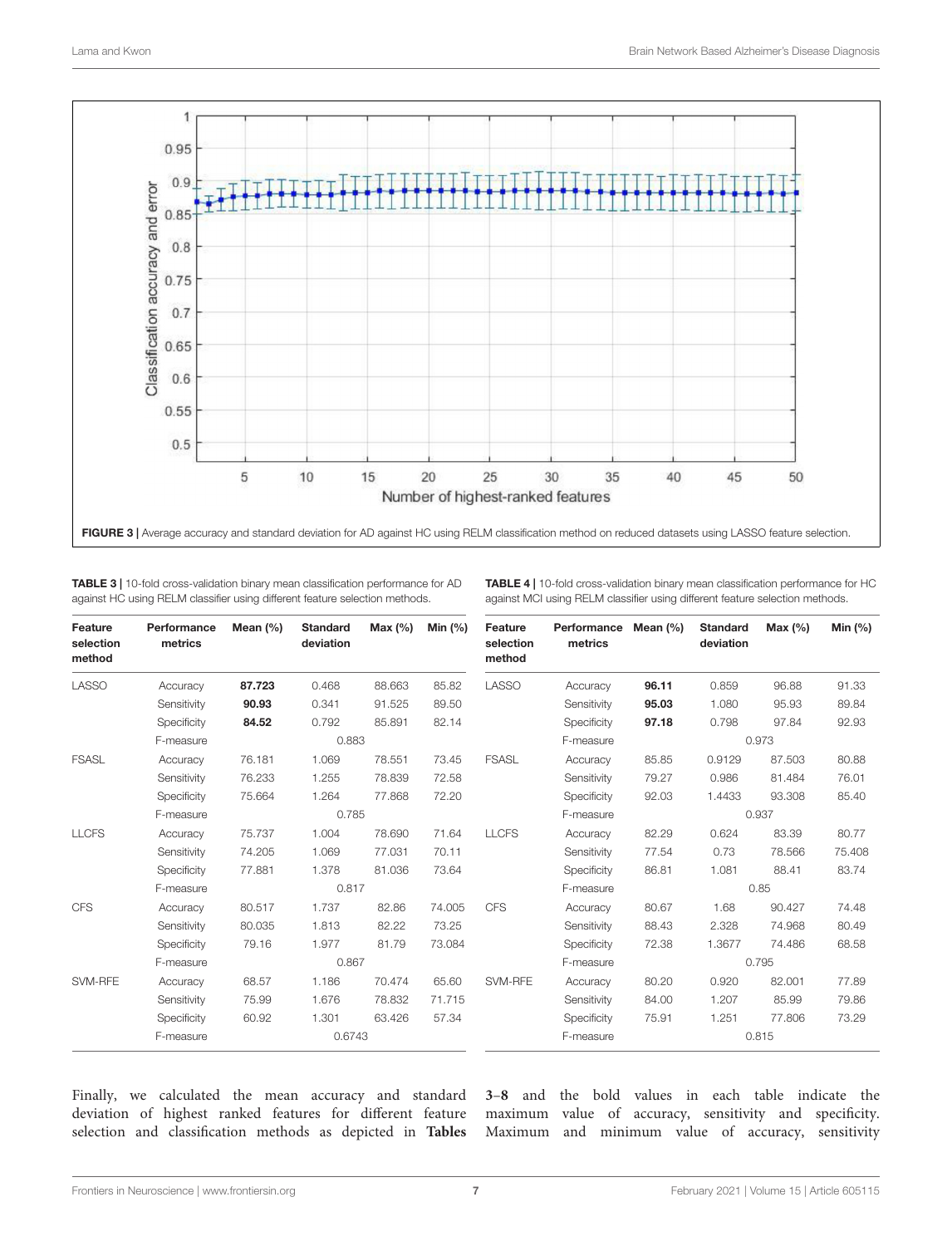<span id="page-7-1"></span>

| <b>TABLE 5</b>   10-fold cross-validation binary mean classification performance for MCI |
|------------------------------------------------------------------------------------------|
| against AD using RELM classifier using different feature selection methods.              |

| <b>Feature</b><br>selection<br>method | Performance<br>metrics | Mean $(\% )$ | <b>Standard</b><br>deviation | Max (%) | Min $(%)$ |  |  |
|---------------------------------------|------------------------|--------------|------------------------------|---------|-----------|--|--|
| <b>LASSO</b>                          | Accuracy               | 93.86        | 0.766                        | 94.90   | 89.128    |  |  |
|                                       | Sensitivity            | 91.93        | 0.757                        | 93.67   | 89.836    |  |  |
|                                       | Specificity            | 95.92        | 1.204                        | 96.61   | 88.580    |  |  |
|                                       | F-measure              |              | 0.968                        |         |           |  |  |
| <b>FSASL</b>                          | Accuracy               | 85.358       | 1.030                        | 86.76   | 80.29     |  |  |
|                                       | Sensitivity            | 85.088       | 0.951                        | 86.61   | 80.47     |  |  |
|                                       | Specificity            | 85.201       | 1.4227                       | 86.829  | 79.27     |  |  |
|                                       | F-measure              | 0.879        |                              |         |           |  |  |
| <b>LLCES</b>                          | Accuracy               | 90.32        | 1.06316                      | 91.88   | 86.50     |  |  |
|                                       | Sensitivity            | 93.33        | 2.0782                       | 95.63   | 87.43     |  |  |
|                                       | Specificity            | 87.49        | 0.9471                       | 89.56   | 85.75     |  |  |
|                                       | F-measure              | 0.895        |                              |         |           |  |  |
| <b>CFS</b>                            | Accuracy               | 79.13        | 1.2768                       | 81.595  | 75.10     |  |  |
|                                       | Sensitivity            | 83.59        | 1.2281                       | 85.60   | 78.94     |  |  |
|                                       | Specificity            | 74.83        | 1.7084                       | 78.927  | 70.54     |  |  |
|                                       | F-measure              | 0.795        |                              |         |           |  |  |
| <b>SVMRFE</b>                         | Accuracy               | 77.5974      | 0.8177                       | 78.93   | 74.98     |  |  |
|                                       | Sensitivity            | 76.802       | 1.1299                       | 79.225  | 73.26     |  |  |
|                                       | Specificity            | 78.182       | 0.8359                       | 79.289  | 75.44     |  |  |
|                                       | F-measure              |              | 0.8169                       |         |           |  |  |

| Feature<br>selection<br>method | Performance<br>metrics | Mean $(\%)$ | <b>Standard</b><br>deviation | Max $(%)$ | Min $(%)$ |  |  |
|--------------------------------|------------------------|-------------|------------------------------|-----------|-----------|--|--|
| LASSO                          | Accuracy               | 98.91       | 0.456                        | 99.25     | 95.82     |  |  |
|                                | Sensitivity            | 99.68       | 0.56                         | 100.0     | 95.48     |  |  |
|                                | Specificity            | 98.11       | 0.46                         | 98.51     | 96.00     |  |  |
|                                | F-measure              |             | 0.9856                       |           |           |  |  |
| <b>FSASL</b>                   | Accuracy               | 81.28       | 1.010                        | 83.01     | 77.64     |  |  |
|                                | Sensitivity            | 84.61       | 1.389                        | 86.62     | 79.81     |  |  |
|                                | Specificity            | 77.92       | 1.121                        | 79.81     | 73.038    |  |  |
|                                | F-measure              | 0.833       |                              |           |           |  |  |
| <b>LLCES</b>                   | Accuracy               | 76.27       | 0.631                        | 78.31     | 74.70     |  |  |
|                                | Sensitivity            | 71.08       | 1.388                        | 75.37     | 68.23     |  |  |
|                                | Specificity            | 81.40       | 1.005                        | 82.69     | 76.80     |  |  |
|                                | F-measure              |             | 0.800                        |           |           |  |  |
| <b>CFS</b>                     | Accuracy               | 86.16       | 2.25                         | 88.96     | 80.47     |  |  |
|                                | Sensitivity            | 92.28       | 2.33                         | 95.11     | 86.14     |  |  |
|                                | Specificity            | 79.72       | 2.375                        | 82.75     | 73.88     |  |  |
|                                | F-measure              |             | 0.8517                       |           |           |  |  |
| <b>SVMRFE</b>                  | Accuracy               | 71.92       | 0.832                        | 74.43     | 69.93     |  |  |
|                                | Sensitivity            | 66.90       | 1.493                        | 71.14     | 63.53     |  |  |
|                                | Specificity            | 76.68       | 1.187                        | 79.61     | 72.88     |  |  |
|                                | F-measure              |             | 0.7762                       |           |           |  |  |

<span id="page-7-3"></span>TABLE 7 | 10-fold cross-validation binary mean classification performance for HC against MCI using LSVM classifier using different feature selection methods.

<span id="page-7-2"></span>TABLE 6 | 10-fold cross-validation binary mean classification performance for AD

against HC using LSVM classifier using different feature selection methods.

Feature selection method Performance metrics Mean (%) Standard deviation Max (%) Min (%) LASSO Accuracy **90.63** 0.515 91.51 88.52 Sensitivity 87.044 0.585 88.03 85.44 Specificity **94.315** 0.671 95.35 90.95 F-measure 0.958 FSASL Accuracy 82.895 1.4020 85.60 80.19 Sensitivity 78.206 1.5118 81.99 75.21 Specificity 87.712 1.7666 90.02 82.85 F-measure 0.8360 LLCFS Accuracy 81.19 1.438 83.37 77.68 Sensitivity 85.15 2.087 88.068 80.49 Specificity 76.39 1.25 78.983 73.65 F-measure 0.8095 CFS Accuracy 88.37 1.78 91.18 83.25 Sensitivity **87.95** 1.72 91.98 84.52 Specificity 88.79 2.17 90.71 81.28 F-measure 0.903 SVMRFE Accuracy 65.99 1.48 68.51 62.05 Sensitivity 65.03 1.41 67.73 61.46 Specificity 67.40 2.327 70.53 61.27 F-measure 0.671

<span id="page-7-0"></span>TABLE 8 | 10-fold cross-validation binary mean classification performance for MCI against AD using LSVM classifier using different feature selection methods.

| Feature<br>selection<br>method | Performance<br>metrics | Mean $(\% )$ | <b>Standard</b><br>deviation | Max (%) | Min $(%)$ |  |
|--------------------------------|------------------------|--------------|------------------------------|---------|-----------|--|
| LASSO                          | Accuracy               | 97.80        | 0.9862                       | 98.32   | 91.99     |  |
|                                | Sensitivity            | 97.62        | 1.0065                       | 97.92   | 91.73     |  |
|                                | Specificity            | 97.74        | 1.0720                       | 98.5    | 92.07     |  |
|                                | F-measure              |              | 0.98                         |         |           |  |
| <b>FSASL</b>                   | Accuracy               | 83.71        | 0.90                         | 85.00   | 78.15     |  |
|                                | Sensitivity            | 90.63        | 1.57                         | 92.23   | 84.12     |  |
|                                | Specificity            | 77.10        | 1.098                        | 79.74   | 72.55     |  |
|                                | F-measure              | 0.838        |                              |         |           |  |
| <b>LLCFS</b>                   | Accuracy               | 90.04        | 1.43                         | 92.02   | 86.07     |  |
|                                | Sensitivity            | 90.23        | 1.43                         | 91.94   | 86.74     |  |
|                                | Specificity            | 90.09        | 1.77                         | 92.52   | 84.62     |  |
|                                | F-measure              |              | 0.903                        |         |           |  |
| <b>CFS</b>                     | Accuracy               | 84.41        | 1.95                         | 86.81   | 79.18     |  |
|                                | Sensitivity            | 90.37        | 2.14                         | 93.26   | 83.73     |  |
|                                | Specificity            | 78.10        | 1.90                         | 80.79   | 72.84     |  |
|                                | F-measure              | 0.83         |                              |         |           |  |
| <b>SVMRFE</b>                  | Accuracy               | 82.87        | 0.903                        | 83.96   | 78.832    |  |
|                                | Sensitivity            | 81.68        | 1.22                         | 84.34   | 77.10     |  |
|                                | Specificity            | 84.11        | 0.94                         | 85.21   | 80.72     |  |
|                                | F-measure              |              | 0.854                        |         |           |  |

and specificity are calculated amongst corresponding values estimated for highest ranked features as shown in **[Figure 3](#page-6-0)**.

**[Tables 3](#page-6-1)**–**[5](#page-7-1)** show the binary classification results using RELM classifier with five different feature selections. Results obtained through the feature selection methods are compared in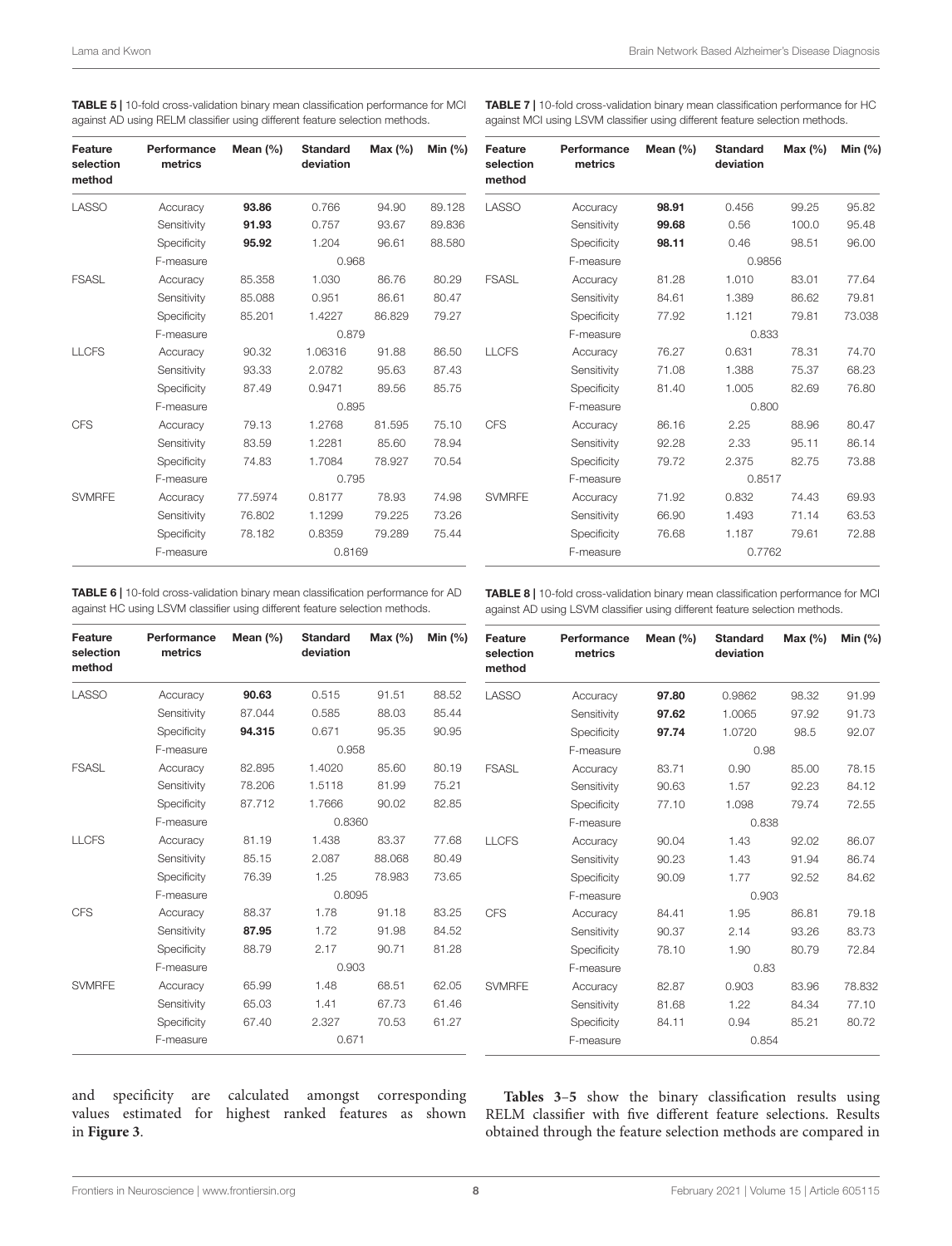

<span id="page-8-0"></span>regards to the performance metrics such as accuracy, sensitivity specificity and f-measure. **[Table 3](#page-6-1)** summarizes the AD versus HC classification. The LASSO feature selection method outperforms all other methods consider with the highest mean accuracy of 87.72%, mean specificity of 90.93% and mean sensitivity of 84.52%. Additionally, the standard deviation of LASSO is 0.4 which is less than less than 1. Similarly, the classification results of AD versus MCI and NC versus MCI using RELM are shown in **[Tables 4](#page-6-2)**, **[5](#page-7-1)**. As shown in **[Table 4](#page-6-2)**, the highest mean accuracy is 96.11 ( $\pm$ 0.859) for HC against MCI classification and 93.86 ( $\pm$ 0.766) for MCI against AD classification. The standard deviation is less than 1 in both mean classifications. Additionally the F-score is high in all three classifications (0.883 for HC against AD, 0.973 for HC against MCI, 0.968 for AD against MCI)

using LASSO feature section method compared to other feature selection methods. The value of standard deviation less than one indicates that the data points of accuracy estimated tend to be close to the mean. Hence from the result it is very evident that the less inflated accuracy can be obtained using LASSO. Similarly, the high F-score indicates precision of classification is high compared to other feature selection methods.

Similarly, the comparison of classification of HC, MCI and AD using LSVM classifier with different feature selection methods are shown in **[Tables 6](#page-7-2)**–**[8](#page-7-0)**. Similar to RELM, the highest performance result in terms of mean accuracy, specificity, sensitivity and F-score was obtained by using LASSO for all three classification tests. As shown in **[Table 6](#page-7-2)**, we obtained the accuracy of 90.63% specificity of 94.315% and sensitivity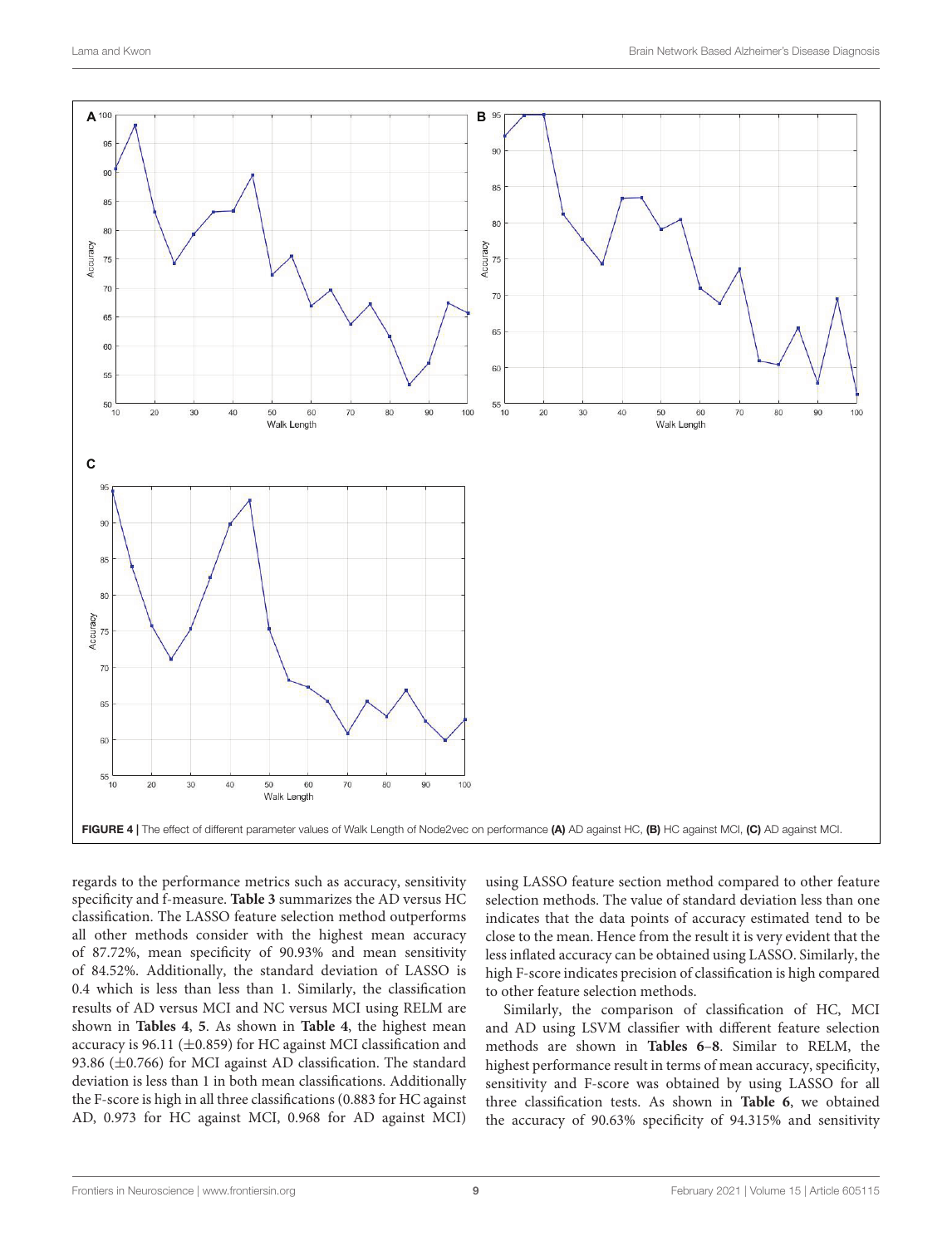of 87.95% and F-score of 0.958 for AD against HC. In **[Table 7](#page-7-3)** the highest mean accuracy, specificity, sensitivity and F-score are obtained as 98.9, 99.68, 98.11, and 0.9856% for HC against MCI classification. Similarly, **[Table 8](#page-7-0)** shows the classification performance of AD against MCI. The highest mean accuracy, specificity, sensitivity and F-score are 97.81, 97.62, 97.74, and 0.98%.

From all these results, it is clearly evident that the use of LASSO as feature selection method is ideal choice for the classification using RELM and LSVM classifiers for the graph embedded data.

From **[Tables 3](#page-6-1)**–**[5](#page-7-1)** the highest classification accuracies of RELM classifier using LASSO feature selection for AD against HC, HC against MCI and MCI against AD are  $87.723\%$  ( $\pm 0.468$ ),  $96.11\%$ (±0.859), and 93.86 %(±0.766). Similarly, from **[Tables 6](#page-7-2)**–**[8](#page-7-0)** the highest classification accuracies of RELM classifier using LASSO feature selection for AD against HC, HC against MCI and MCI against AD are 90.63% (±0.515), 98.91% (±0.456), and 97.80% (±0.9862).

Now, the comparison of performance between two classifiers shows that the SVM can classify the given dataset more accurately with the highest mean accuracy for all three binary classifications. However, the small standard deviation of the classification HC against MCI and MCI against AD suggest that the classification accuracy values are less inflated in RELM as compared to LSVM.

The number of hidden layer nodes influences the performance of the RELM classifier. In our experiment, we found 1000 number of hidden layer generated the best performance in terms of accuracy. Similarly, for SVM we set the default parameter defined for the MATLAB library. We performed the classification by varying different parameters on node2vec graph embedding. **[Figure 4](#page-8-0)** shows the effect of different parameters of node2vec on the performance of RELM classifier. We varied the walk length of node2vec from 10 to 100. In all experiments, increased value of walk length decreases the performance of classifier. For this experiment, we fixed two other parameters, dimension and number of walks to 32 and 200. Similarly, we set the parameters  $p$ and q to correspond localized random walks. With the smaller value of  $p$  and larger value of  $q$ , the random walk is easy to sample to the high-order -order proximity. Thus, we selected  $p$ and q randomly and performed graph embedding with  $p = 0.1$ and  $q = 1.6$ .

## **DISCUSSION**

Several studies based on rs-fMRI have been carried out for the classification of AD and MCI from HC subjects. Binary classification in combination of different classifier with different feature measure reported the accuracy ranging from 85 to 95% for AD against HC and 62.90 to 72.58% to and MCI against HC as shown in **[Tables 9](#page-9-0)**, **[10](#page-9-1)**. These studies used the same MCI and HC subjects from the ADNI2 cohort. One can clearly notice that the number of subjects directly influences the accuracy. As the number of subjects increase the accuracy is decreased. As reported in previous section the highest accuracy for the classification of AD from is obtained in proposed work is 90.63% using the combination of LASSO and LSVM. If we compare the results for MCI against HC, the results obtained in current study outperform all the state of art methods. However, it is not fair to compare performance with other studies directly because each work employ different datasets, preprocessing pipelines, feature measures, and classifiers. Majority of works including [\(Eavani](#page-11-36) [et al.,](#page-11-36) [2013;](#page-11-36) [Leonardi et al.,](#page-11-37) [2013;](#page-11-37) [Wu et al.,](#page-12-5) [2013;](#page-12-5) [Wee et al.,](#page-12-6) [2014;](#page-12-6) [Suk et al.,](#page-12-7) [2016\)](#page-12-7) have used subjects less than or nearly equal to 30 in each subject class. The main reason behind small number of dataset is the availability of fMRI data in ADNI2 cohort. All of these studies performed classification and made conclusion. Likewise, we also conducted our study using ADNI2 cohort with nearly equal number of subjects with

<span id="page-9-0"></span>TABLE 9 | Comparison of performance of binary classification AD against HC with state of the art methods using rs-fMRI.

| <b>Dataset</b> | <b>Feature measures</b>                                                                | <b>Classifier</b> | Accuracy (%) | Reference            |
|----------------|----------------------------------------------------------------------------------------|-------------------|--------------|----------------------|
| AD:77, HC: 173 | Combination of FC matrices, FC dynamics, ALFF                                          | AUC-              | 85           | de Vos et al., 2018  |
| AD: 12, HC: 12 | Difference between DMN and SN map                                                      | LDA               | 92           | Zhou et al., 2010    |
| AD: 34, HC: 45 | Graph measures                                                                         | Naïve Bayes       | 93.3         | Khazaee et al., 2017 |
| AD: 15, HC: 16 | Averaged voxel intensities of core regions in resting state<br>networks: DMN, DAN, VAN | Multivariate ROC  | 95           | Wu et al., 2013      |

<span id="page-9-1"></span>TABLE 10 | Comparison of performance of binary classification MCI against HC with state of the art methods using rs-fMRI.

| <b>Dataset</b>  | <b>Feature measures</b>                   | <b>Classifier</b> | Accuracy (%) | References            |
|-----------------|-------------------------------------------|-------------------|--------------|-----------------------|
| MCI: 31, HC: 31 | Functional activity co-variations of ROIs | <b>SVM</b>        | 62.90        | Eavani et al., 2013   |
| MCI: 31, HC: 31 | Group sparse representation               | <b>SVM</b>        | 66.13        | Wee et al., 2014      |
| MCI: 31, HC: 31 | <b>SDFN</b>                               | <b>SVM</b>        | 70.97        | Leonardi et al., 2013 |
| MCI: 31, HC: 31 | Deep auto encoder and HMM                 | <b>SVM</b>        | 72.58        | Suk et al., 2016      |

FC, functional connectivity; ALFF, amplitude of low-frequency fluctuation; AUC, area under the curve; DMN, default mode network; SN, salience network; LDA, linear discriminant analysis; ROC, receiver operating characteristic; ROI, region of interest; AAL, automated anatomical labeling; DMN, default mode network; SDFN, sliding window-based dynamic functional network; HMM, hidden markov model.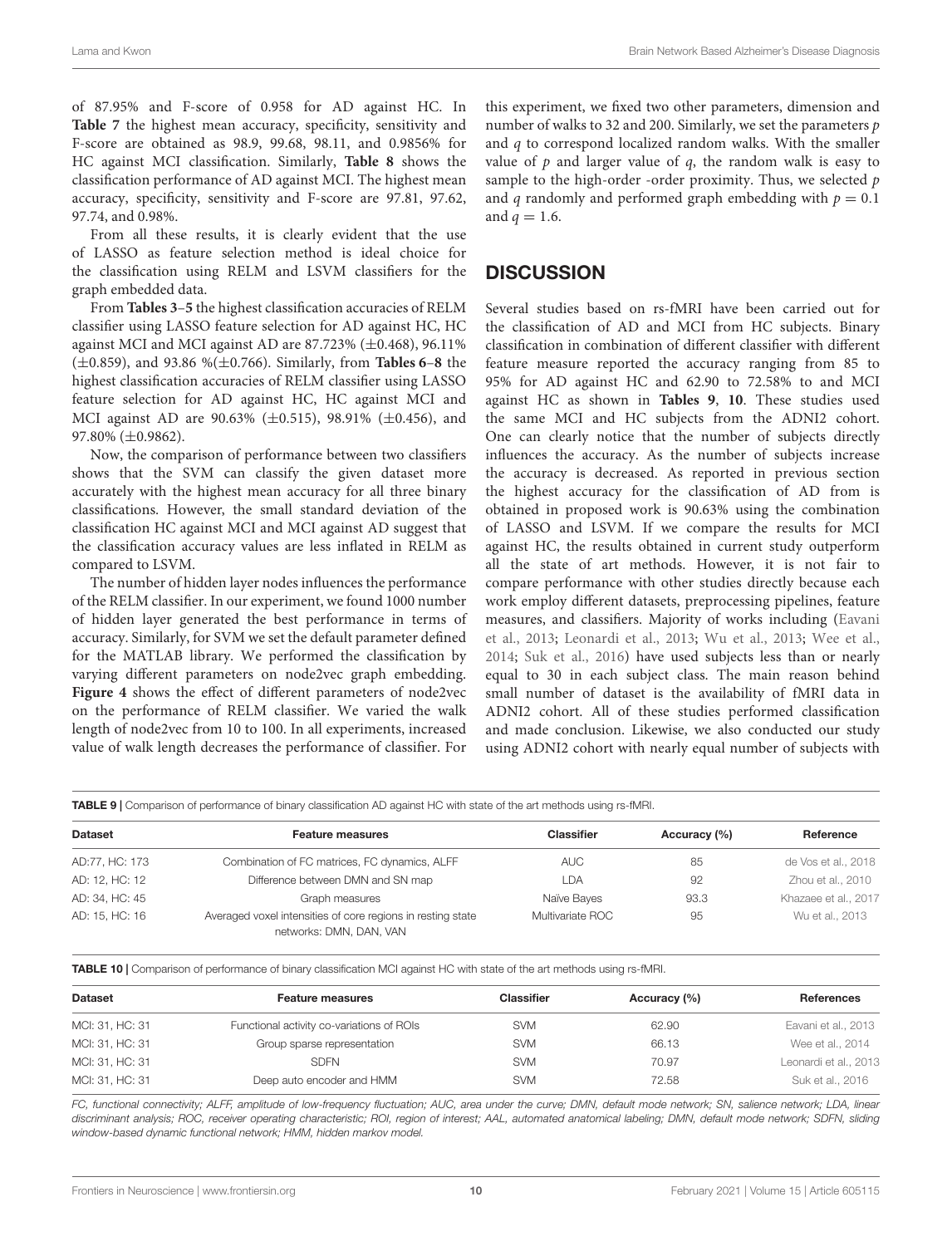previous studies and the cross validation was also done using these dataset.

Mild cognitive impairment is a transitional stage between the healthy non dementia and dementia stage<sup>2</sup>. This stage is further divided into early MCI (EMCI) and late MCI (LMCI), according to extent of episodic memory impairment. The risk conversion from MCI to AD is higher in LMCI than in EMCI. In this study, we included only EMCI subjects in MCI group. The MCI converted and non-converted to is classified according to CDR and MMSE score. MCI subjects whose CDR undergoes change from 0.5 to 1 and MMSE score goes below 26 in subsequent visits are considered to have fulfilled the criteria to be MCI converted. In our study majority of subjects fulfill to be nonconverted MCI. Only few subjects either have changed CDR score or MMSE score during the visits in the interval of 3, 6, 12, and 18 months. Additionally, none of the MCI subjects are recorded in the list of AD subjects.

#### Limitations

While this study is focused on the stage diagnosis of AD progression using fMRI alone using ADNI2 cohort, the major limitation of this study is the limited sample size of ADNI2 (31 AD, 31 MCI, and 31 HC). In this context, the entire population is not represented adequately with the dataset we used. Thus, we cannot guarantee the generalization of our results to other groups.

# **CONCLUSION**

It is widely accepted that the early diagnosis of AD and MCI plays an import role to take preventive action and to delay the future progression of AD. Thus the accurate classification task of different stages of AD progression is essential. In this study, we demonstrated graph based features from functional magnetic resonance (fMR) images can be used for the classification of AD and MCI from HC. Additionally, we used multiple feature selection techniques to cope with the smaller number of subjects with larger number of feature representations. The appropriate amount of features is extracted from standard Alzheimer's disease Neuroimaging Initiative cohort that lead to maximal classification accuracies as compared to all other recent researches. Among different feature section methods LASSO together with LSVM on graph based features significantly improved the classification accuracy.

# DATA AVAILABILITY STATEMENT

The raw data supporting the conclusions of this article will be made available by the authors, without undue reservation.

# ETHICS STATEMENT

The studies involving human participants were reviewed and approved by Alzheimer's Disease Neuroimaging Initiative (ADNI). The patients/participants provided their written informed consent to participate in this study.

# AUTHOR CONTRIBUTIONS

RL has generated the idea and conducted the experiments. G-RK has reviewed idea and final verification of results. All authors contributed to the article and approved the submitted version.

## FUNDING

This work was supported by the National Research Foundation of Korea (NRF) grant funded by the Korea Government (MSIT) (No. NRF-2019R1A4A1029769).

# ACKNOWLEDGMENTS

Data collection and sharing for this project was funded by the Alzheimer's Disease Neuroimaging Initiative (ADNI) (National Institutes of Health Grant U01 AG024904) and DOD ADNI (Department of Defense award number W81XWH-12-2-0012). As such, the investigators within the ADNI contributed to the design and implementation of ADNI and/or provided data but did not participate in analysis or writing of this report. A complete listing of ADNI investigators can be found at: [http://adni.loni.usc.edu/wp](http://adni.loni.usc.edu/wp-content/uploads/how_to_apply/ADNI_Acknowledgement_List.pdf)[content/uploads/how\\_to\\_apply/ADNI\\_Acknowledgement\\_List.](http://adni.loni.usc.edu/wp-content/uploads/how_to_apply/ADNI_Acknowledgement_List.pdf) [pdf.](http://adni.loni.usc.edu/wp-content/uploads/how_to_apply/ADNI_Acknowledgement_List.pdf) ADNI is funded by the National Institute on Aging, the National Institute of Biomedical Imaging and Bioengineering, and through generous contributions from the following: AbbVie, Alzheimer's Association; Alzheimer's Drug Discovery Foundation; Araclon Biotech; BioClinica, Inc.; Biogen; Bristol-Myers Squibb Company; CereSpir, Inc.; Cogstate; Eisai Inc.; Elan Pharmaceuticals, Inc.; Eli Lilly and Company; EuroImmun; F. Hoffmann-La Roche Ltd and its affiliated company Genentech, Inc.; Fujirebio; GE Healthcare; IXICO Ltd.; Janssen Alzheimer Immunotherapy Research & Development, LLC.; Johnson & Johnson Pharmaceutical Research and Development LLC.; Lumosity; Lundbeck; Merck & Co., Inc.; Meso Scale Diagnostics, LLC.; NeuroRx Research; Neurotrack Technologies; Novartis Pharmaceuticals Corporation; Pfizer Inc.; Piramal Imaging; Servier; Takeda Pharmaceutical Company; and Transition Therapeutics. The Canadian Institutes of Health Research is providing funds to support ADNI clinical sites in Canada. Private sector contributions are facilitated by the Foundation for the National Institutes of Health (www.fnih.org). The grantee organization is the Northern California Institute for Research and Education, and the study is coordinated by the Alzheimer's Therapeutic Research Institute at the University of Southern California. ADNI data are disseminated by the Laboratory for Neuro Imaging at the University of Southern California. Correspondence should be addressed to GR-K, grkwon@chosun.ac.kr.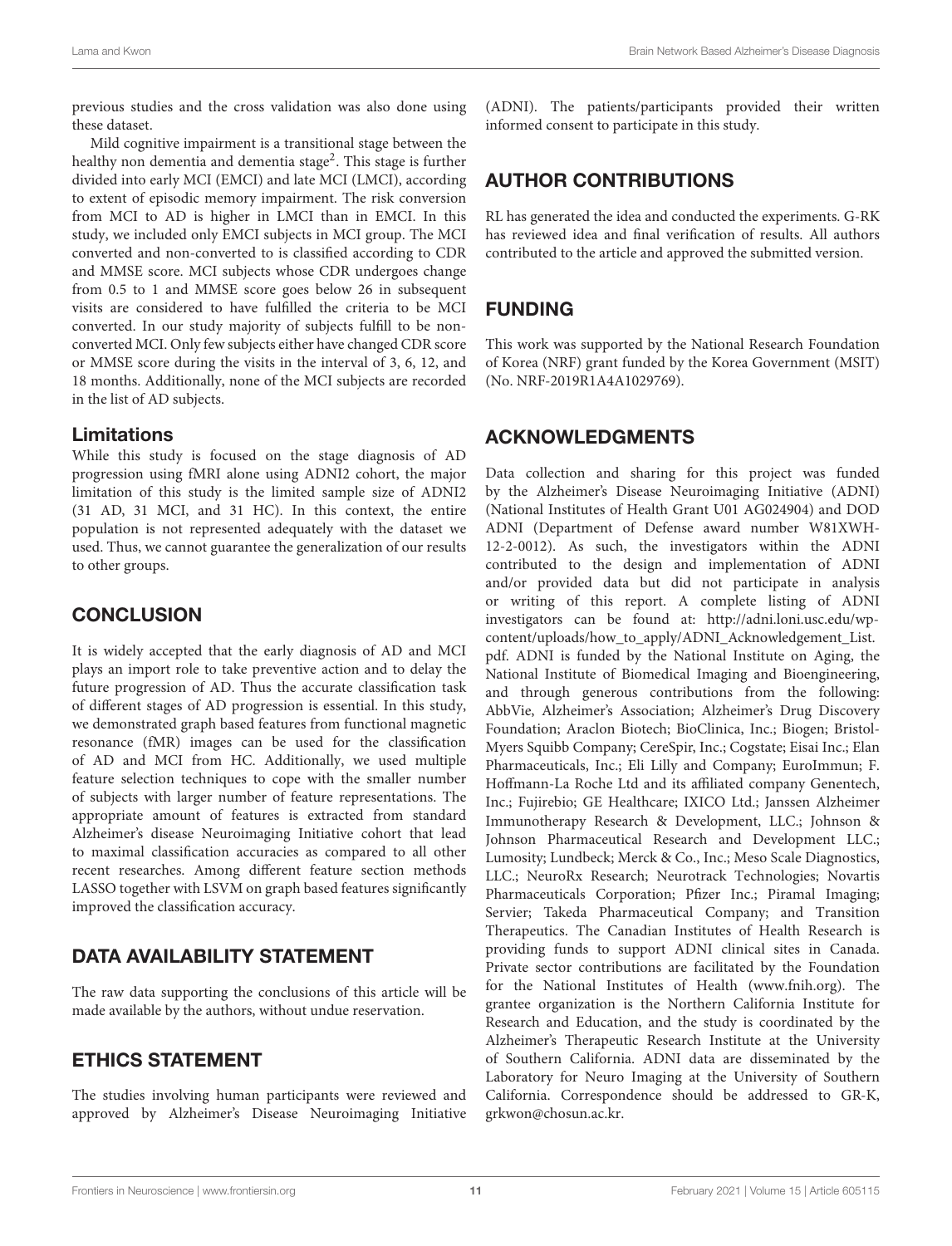## **REFERENCES**

- <span id="page-11-17"></span>Acosta-Cabronero, J., Alley, S., Williams, G. B., Pengas, G., and Nestor, P. J. (2012). Diffusion tensor metrics as biomarkers in Alzheimer's disease. PLoS One 7:e49072. [doi: 10.1371/journal.pone.0049072](https://doi.org/10.1371/journal.pone.0049072)
- <span id="page-11-3"></span>Alzheimer's association (2016). 2016 Alzheimer's disease facts and figures. Alzheimers Dement. 12, 459–509. [doi: 10.1016/j.jalz.2016.03.001](https://doi.org/10.1016/j.jalz.2016.03.001)
- <span id="page-11-0"></span>American Psychiatric Association (1994). "Task force on DSM-IV," in Diagnostic and Statistical Manual of Mental Disorders," DSM-IV, 4th Edn, Vol. xxv, (Washington, DC: American Psychiatric Association).
- <span id="page-11-25"></span>Ashburner, J. (2007). A fast diffeomorphic image registration algorithm. Neuroimage 38, 95–113. [doi: 10.1016/j.neuroimage.2007.07.007](https://doi.org/10.1016/j.neuroimage.2007.07.007)
- <span id="page-11-23"></span>Bajo, R., Maestú, F., Nevado, A., Sancho, M., Gutiérrez, R., Campo, P., et al. (2010). Functional connectivity in mild cognitive impairment during a memory task: implications for the disconnection hypothesis. J. Alzheimers Dis. 22, 183–193. [doi: 10.3233/jad-2010-100177](https://doi.org/10.3233/jad-2010-100177)
- <span id="page-11-13"></span>Bendlin, B. B., Carlsson, C. M., Johnson, S. C., Zetterberg, H., Blennow, K., and Willette, A. (2012). CSF T-Tau/Aβ42 predicts white matter microstructure in healthy adults at risk for Alzheimer's disease. PLoS One 7:e37720. [doi: 10.1371/](https://doi.org/10.1371/journal.pone.0037720) [journal.pone.0037720](https://doi.org/10.1371/journal.pone.0037720)
- <span id="page-11-21"></span>Bullmore, E., and Sporns, O. (2009). Complex brain networks: graph theoretical analysis of structural and functional systems. Nat. Rev. Neurosci. 10, 186–198. [doi: 10.1038/nrn2575](https://doi.org/10.1038/nrn2575)
- <span id="page-11-34"></span>Cambria, E., and Huang, G.-B. (2013). Extreme learning machines. IEEE Intell. Syst. 28, 2–31.
- <span id="page-11-12"></span>Canu, E., McLaren, D. G., Fitzgerald, M. E., Bendlin, B. B., Zoccatelli, G., and Alessandrini, F. (2010). Microstructural diffusion changes are independent of macrostructural volume loss in moderate to severe Alzheimer's disease. J. Alzheimers Dis. 19, 963–976. [doi: 10.3233/jad-2010-1295](https://doi.org/10.3233/jad-2010-1295)
- <span id="page-11-33"></span>Cao, J., Zhang, K., Luo, M., Yin, C., and Lai, X. (2016). Extreme learning machine and adaptive sparse representation for image classification. Neural Netw. 81, 91–102. [doi: 10.1016/j.neunet.2016.06.001](https://doi.org/10.1016/j.neunet.2016.06.001)
- <span id="page-11-24"></span>Chao-Gan, Y., and Yu-Feng, Z. (2010). DPARSF: a MATLAB toolbox for "Pipeline" data analysis of resting-State fMRI. Front. Syst. Neurosci. 4:13. [doi: 10.3389/](https://doi.org/10.3389/fnsys.2010.00013) [fnsys.2010.00013](https://doi.org/10.3389/fnsys.2010.00013)
- <span id="page-11-9"></span>Chen, Y. J., Deutsch, G., Satya, R., Liu, H. G., and Mountz, J. M. (2013). A semiquantitative method for correlating brain disease groups with normal controls using SPECT: Alzheimer's disease versus vascular dementia. Comput. Med. Imaging Graph. 37, 40–47. [doi: 10.1016/j.compmedimag.2012.11.001](https://doi.org/10.1016/j.compmedimag.2012.11.001)
- <span id="page-11-30"></span>Cortes, C., and Vapnik, V. (1995). Support-vector networks. Mach. Learn. 20, 273–297.
- <span id="page-11-38"></span>de Vos, F., Koini, M., Schouten, T. M., Seiler, S., van der Grond, J., Lechner, A., et al. (2018). A comprehensive analysis of resting state fMRI measures to classify individual patients with Alzheimer's disease. Neuroimage 167, 62–72. [doi: 10.1016/j.neuroimage.2017.11.025](https://doi.org/10.1016/j.neuroimage.2017.11.025)
- <span id="page-11-16"></span>Delbeuck, X., Collette, F., and Van der Linden, M. (2007). Is Alzheimer's disease a disconnection syndrome? Evidence from a crossmodal audio-visual illusory experiment. Neuropsychologia 45, 3315–3323.
- <span id="page-11-14"></span>Delbeuck, X., Van der Linden, M., and Collette, F. (2003). Alzheimer's disease as a disconnection syndrome? Neuropsychol. Rev. 13, 79–92.
- <span id="page-11-20"></span>Doan, N. T., Engvig, A., Persson, K., Alnæs, D., Kaufmann, T., Rokicki, J., et al. (2017). Dissociable diffusion MRI patterns of white matter microstructure and connectivity in Alzheimer's disease spectrum. Sci. Rep. 7:45131.
- <span id="page-11-28"></span>Du, L., and Shen, Y. D. (2015). "Unsupervised feature selection with adaptive structure learning," in Proceedings of the 21th ACM SIGKDD International Conference on Knowledge Discovery and Data Mining, 209–218.
- <span id="page-11-36"></span>Eavani, H., Satterthwaite, T. D., Gur, T. E., Gur, R. C., and Davatzikos, C. (2013). Unsupervised learning of functional network dynamics in resting state fMRI. Inf. Process Med. Imaging 23, 426–437. [doi: 10.1007/978-3-642-388](https://doi.org/10.1007/978-3-642-38868-2_36) [68-2\\_36](https://doi.org/10.1007/978-3-642-38868-2_36)
- <span id="page-11-5"></span>Górriz, J. M., Segovia, F., Ramírez, J., Lassl, A., and Gonzalez, D. S. (2011). GMM based SPECT image classification for the diagnosis of Alzheimer's disease. Appl. Soft. Comput. 11, 2313–2325. [doi: 10.1016/j.asoc.2010.08.012](https://doi.org/10.1016/j.asoc.2010.08.012)
- <span id="page-11-6"></span>Gray, K. R., Wolz, R., Heckemann, R. A., Aljabar, P., Hammers, A., and Rueckert, D. (2012). Multi-region analysis of longitudinal FDG-PET for the classification of Alzheimer's disease. Neuroimage 60, 221–229. [doi: 10.1016/j.neuroimage.](https://doi.org/10.1016/j.neuroimage.2011.12.071) [2011.12.071](https://doi.org/10.1016/j.neuroimage.2011.12.071)
- <span id="page-11-26"></span>Grover, A., and Leskovec, J. (2016). "Node2Vec: scalable feature learning for networks," in Proceedings of the 22nd ACM SIGKDD International Conference on Knowledge Discovery and Data Mining, (New York, NY: ACM).
- <span id="page-11-27"></span>Guyon, I., Weston, J., Barnhill, S., and Vapnik, V. (2002). Gene selection for cancer classification using support vector machines. Mach. Learn. 46, 389–422.
- <span id="page-11-29"></span>Hall, M. A. (2000). Correlation-based feature selection for discrete and numeric class machine learning. Proc. 17th Int'l Conf. Machine Learning 359–366.
- <span id="page-11-11"></span>Hanyu, H., Asano, T., Sakurai, H., Imon, Y., Iwamoto, T., Takasaki, M., et al. (1999). Diffusion-weighted and magnetization transfer imaging of the corpus callosum in Alzheimer's disease. J. Neurol. Sci. 167, 37–44. [doi: 10.1016/s0022-510x\(99\)](https://doi.org/10.1016/s0022-510x(99)00135-5) [00135-5](https://doi.org/10.1016/s0022-510x(99)00135-5)
- <span id="page-11-4"></span>Hanyu, H., Sato, T., Hirao, K., Kanetaka, H., Iwamoto, T., and Koizumi, K. (2010). The progression of cognitive deterioration and regional cerebral blood flow patterns in Alzheimer's disease: a longitudinal SPECT study. J. Neurol. Sci. 290, 96–101. [doi: 10.1016/j.jns.2009.10.022](https://doi.org/10.1016/j.jns.2009.10.022)
- <span id="page-11-31"></span>Huang, G. B., Zhu, Q. Y., and Siew, C. K. (2006). Extreme learning machine: theory and applications. Neurocomputing 70, 489–501. [doi: 10.1016/j.neucom.2005.](https://doi.org/10.1016/j.neucom.2005.12.126) [12.126](https://doi.org/10.1016/j.neucom.2005.12.126)
- <span id="page-11-39"></span>Khazaee, A., Ebrahimzadeh, A., and Babajani-Feremi, A. (2017). Classification of patients with MCI and AD from healthy controls using directed graph measures of resting-state fMRI. Behav. Brain Res. 322, 339–350. [doi: 10.1016/j.bbr.2016.](https://doi.org/10.1016/j.bbr.2016.06.043) [06.043](https://doi.org/10.1016/j.bbr.2016.06.043)
- <span id="page-11-37"></span>Leonardi, N., Richiardi, J., Gschwind, M., Simioni, S., Annoni, J.-M., Schluep, M., et al. (2013). Principal components of functional connectivity: a new approach to study dynamic brain connectivity during rest. Neuroimage 83, 937–950. [doi: 10.1016/j.neuroimage.2013.07.019](https://doi.org/10.1016/j.neuroimage.2013.07.019)
- <span id="page-11-1"></span>Liu, F., Zhou, L., Shen, C., and Yin, J. (2014). Multiple kernel learning in the primal for multi-modal Alzheimer's disease classification. IEEE J. Biomed. Health Inform. 18, 984–990. [doi: 10.1109/jbhi.2013.2285378](https://doi.org/10.1109/jbhi.2013.2285378)
- <span id="page-11-15"></span>Liu, Y., Yu, C., Zhang, X., Liu, J., Duan, Y., Alexander-Bloch, A. F., et al. (2014). Impaired long distance functional connectivity and weighted network architecture in Alzheimer's disease. Cereb. Cortex 24, 1422–1435. [doi: 10.1093/](https://doi.org/10.1093/cercor/bhs410) [cercor/bhs410](https://doi.org/10.1093/cercor/bhs410)
- <span id="page-11-10"></span>Ly, M., Canu, E., Xu, G., Oh, J., McLaren, D. G., Dowling, N. M., et al. (2014). Midlife measurements of white matter microstructure predict subsequent regional white matter atrophy in healthy adults. Hum. Brain Mapp. 35, 2044– 2054. [doi: 10.1002/hbm.22311](https://doi.org/10.1002/hbm.22311)
- <span id="page-11-8"></span>Masliah, E., Mallory, M., Hansen, L., DeTeresa, D., and Terry, R. (1993). Quantitative synaptic alterations in the human neocortex during normal aging. Neurology 43, 192–197. [doi: 10.1212/wnl.43.1\\_part\\_](https://doi.org/10.1212/wnl.43.1_part_1.192) [1.192](https://doi.org/10.1212/wnl.43.1_part_1.192)
- <span id="page-11-19"></span>Supekar, K., Menon, V., Rubin, D., Musen, M., and Greicius, M. D. (2008). Network analysis of intrinsic functional brain connectivity in Alzheimer's disease. PLoS Comput. Biol. 4:e1000100. [doi: 10.1371/journal.pcbi.1000100](https://doi.org/10.1371/journal.pcbi.1000100)
- <span id="page-11-32"></span>Peng, X., Lin, P., Zhang, T., and Wang, J. (2013). Extreme learning machine-based classification of ADHD using brain structural MRI data. PLoS One 8:e79476. [doi: 10.1371/journal.pone.0079476](https://doi.org/10.1371/journal.pone.0079476)
- <span id="page-11-7"></span>Pfefferbaum, A., Sullivan, E., Hedehus, M., Lim, K., Adalsteinsson, E., and Moseley, M. (2000). Age-related decline in brain white matter anisotropy measured with spatially corrected echo-planar diffusion tensor imaging. Magn. Reson. Med. 44, 259–268. [doi: 10.1002/1522-2594\(200008\)44:2<259::aid-mrm13>3.0.co;2-6](https://doi.org/10.1002/1522-2594(200008)44:2<259::aid-mrm13>3.0.co;2-6)
- <span id="page-11-35"></span>Qureshi, M. N. I., Min, B., Jo, H. J., and Lee, B. (2016). Multiclass classification for the differential diagnosis on the ADHD subtypes using recursive feature elimination and hierarchical extreme learning machine:structural MRI Study. PLoS One 11:e0160697. [doi: 10.1371/journal.pone.0160697](https://doi.org/10.1371/journal.pone.0160697)
- <span id="page-11-22"></span>Rubinov, M., and Sporns, O. (2010). Complex network measures of brain connectivity: uses and interpretations. Neuroimage 52, 1059–1069. [doi: 10.](https://doi.org/10.1016/j.neuroimage.2009.10.003) [1016/j.neuroimage.2009.10.003](https://doi.org/10.1016/j.neuroimage.2009.10.003)
- <span id="page-11-2"></span>Schmitter, D., Roche, A., Maréchal, B., Ribes, D., Abdulkadir, A., Bach-Cuadra, M., et al. (2015). An evaluation of volume-based morphometry for prediction of mild cognitive impairment and Alzheimer's disease. NeuroImage 7, 7–17.
- <span id="page-11-18"></span>Sorg, C., Riedl, V., Mühlau, M., Calhoun, V. D., Eichele, T., Läer, L., et al. (2007). Selective changes of resting-state networks in individuals at risk for Alzheimer's disease. Proc. Nat. Acad. Sci. U.S.A. 104, 18760–18765. [doi: 10.1073/pnas.](https://doi.org/10.1073/pnas.0708803104) [0708803104](https://doi.org/10.1073/pnas.0708803104)